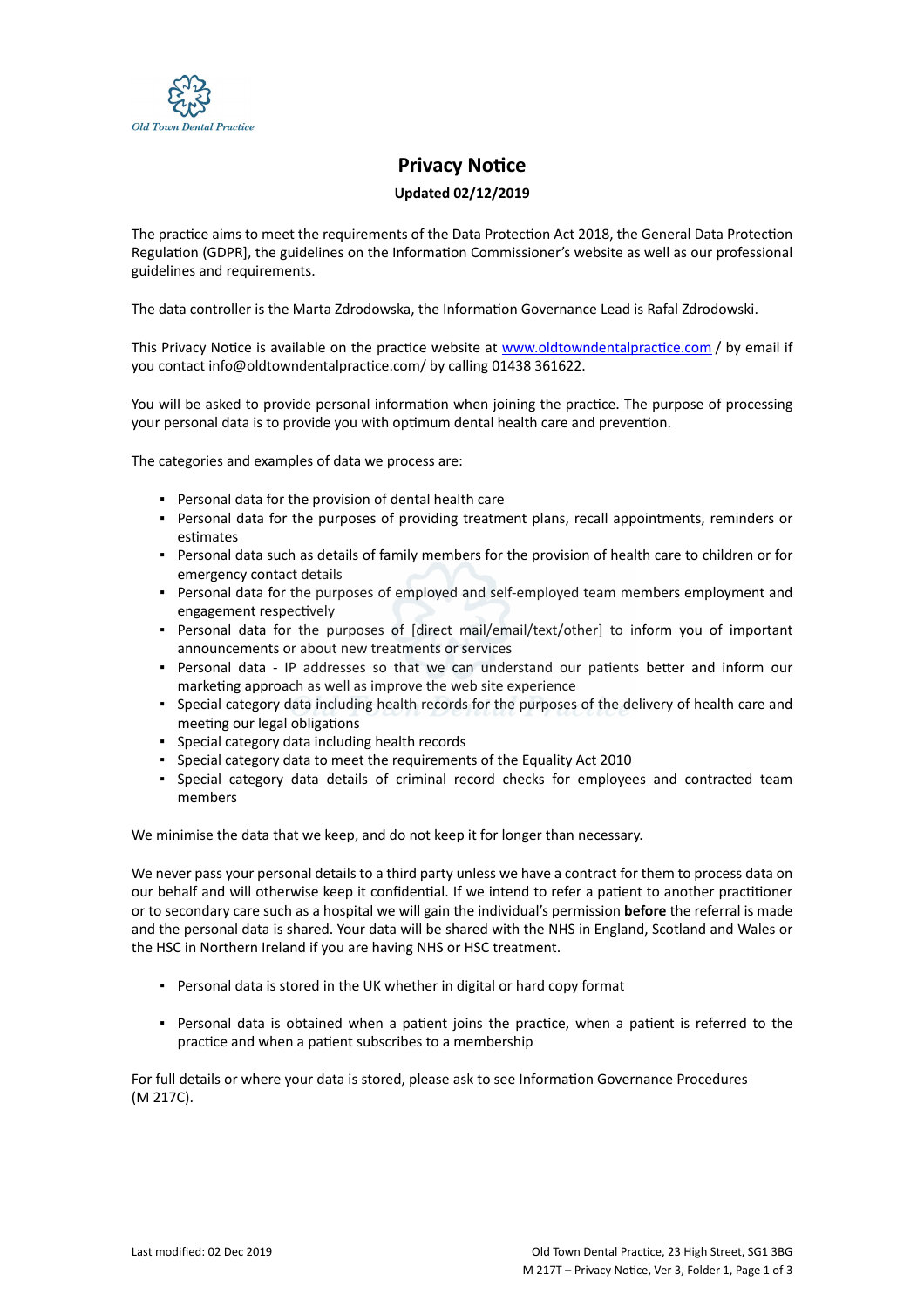

We have established the following lawful bases for processing your data:

Our lawful bases for processing personal data:

- The legitimate interests of the dental practice
- Processing is necessary for the performance of a contract with the data subject or to take steps to enter into a contract
- Consent of the data subject
- To comply with our legal obligations

Our lawful bases for processing special category data:

- Processing is necessary for health care purposes
- Processing necessary for identifying or keeping under review the existence or absence of equality of opportunity or treatment between groups of people with the view to enabling such equality to be promoted or maintained
- We obtain consent of the data subject to process criminal record checks

The reasons we process the data include:

- To maintain your contemporaneous clinical records
- To provide you with dental treatment, prevention and oral health advice
- To carry out financial transactions with you
- To manage your dental care treatment
- To send your personal data to the General Dental Council or other authority as required by law
- To communicate with you as and when required including appointment reminders, treatment plans, estimates and other communications about your treatment or the practice
- To communicate with your next of kin in an emergency
- If a parent or carer to communicate with you about the person you parent or care for
- To refer you to other dentists or doctors and health professionals as required
- To obtain criminal record disclosures for team members
- For debt recovery
- To continually improve the care and service you receive from us

The personal data we process includes:

Your name, address, gender, date of birth, medical history, dental history, family medical history, family contact details, marital status financial details for processing payment, your doctor's details and details of treatment at the practice. We may process more sensitive special category data including ethnicity, race, religion, or sexual orientation so that we can meet our obligations under the Equality Act 2010, or for example to modify treatment to suit your religion and to meet our obligations.

The retention period for special data in patient records is a minimum of 10 years and may be longer for complex records or to meet our legal requirements. The retention period for staff records is 6 years. The retention periods for other personal data is 2 years after it was last processed. Details of retention periods are available in the Record Retention (M 215) procedure available from the practice.

We obtain your personal details when you enquire about our care and service, when you join the practice, when you subscribe to our newsletter or register online, when you complete a registration or medical history form and when another practitioner refers you for treatment at our practice. Occasionally patients are referred to us from other official sources such as NHS clinics or hospitals.